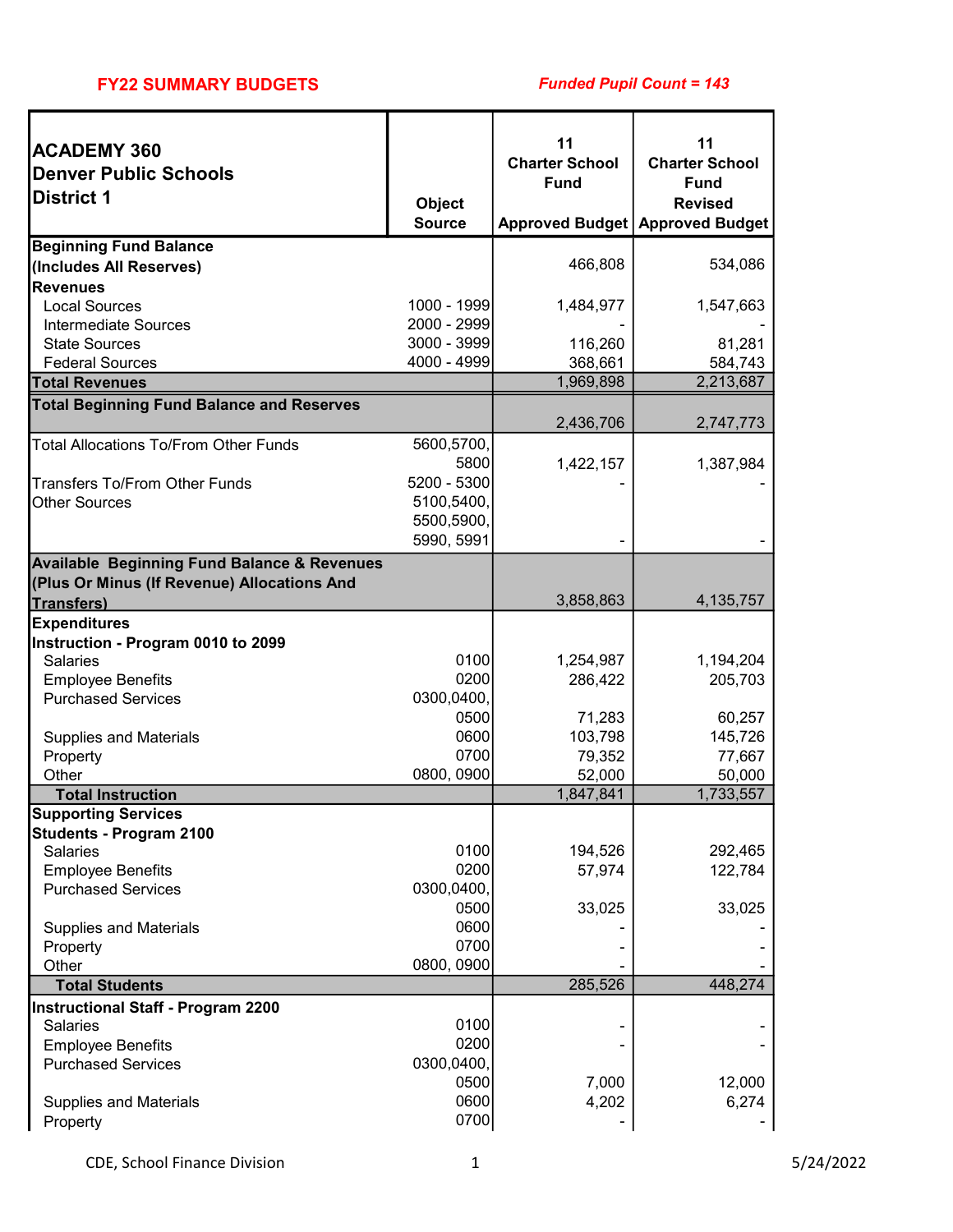| <b>ACADEMY 360</b>                               |                    | 11                    | 11                                |
|--------------------------------------------------|--------------------|-----------------------|-----------------------------------|
| <b>Denver Public Schools</b>                     |                    | <b>Charter School</b> | <b>Charter School</b>             |
| <b>District 1</b>                                | Object             | <b>Fund</b>           | <b>Fund</b><br><b>Revised</b>     |
|                                                  | <b>Source</b>      |                       | Approved Budget   Approved Budget |
| Other                                            | 0800, 0900         |                       |                                   |
| <b>Total Instructional Staff</b>                 |                    | 11,202                | 18,274                            |
| General Administration - Program 2300,           |                    |                       |                                   |
| including Program 2303 and 2304                  |                    |                       |                                   |
| <b>Salaries</b>                                  | 0100               |                       |                                   |
| <b>Employee Benefits</b>                         | 0200               |                       |                                   |
| <b>Purchased Services</b>                        | 0300,0400,<br>0500 |                       |                                   |
| <b>Supplies and Materials</b>                    | 0600               |                       |                                   |
| Property                                         | 0700               |                       |                                   |
| Other                                            | 0800, 0900         |                       |                                   |
| <b>Total School Administration</b>               |                    |                       |                                   |
| <b>School Administration - Program 2400</b>      |                    |                       |                                   |
| <b>Salaries</b>                                  | 0100               | 261,908               | 269,370                           |
| <b>Employee Benefits</b>                         | 0200               | 113,493               | 144,478                           |
| <b>Purchased Services</b>                        | 0300,0400,         |                       |                                   |
|                                                  | 0500               |                       |                                   |
| <b>Supplies and Materials</b>                    | 0600               | 5,000                 | 5,000                             |
| Property<br>Other                                | 0700<br>0800, 0900 |                       |                                   |
| <b>Total School Administration</b>               |                    | 380,401               | 418,848                           |
| Business Services - Program 2500, including      |                    |                       |                                   |
| Program 2501                                     |                    |                       |                                   |
| <b>Salaries</b>                                  | 0100               |                       |                                   |
| <b>Employee Benefits</b>                         | 0200               |                       |                                   |
| <b>Purchased Services</b>                        | 0300,0400,         |                       |                                   |
|                                                  | 0500               | 170,658               | 177,771                           |
| <b>Supplies and Materials</b>                    | 0600               |                       |                                   |
| Property                                         | 0700               |                       |                                   |
| Other<br><b>Total Business Services</b>          | 0800, 0900         | 3,000<br>173,658      | 3,000<br>180,771                  |
| <b>Operations and Maintenance - Program 2600</b> |                    |                       |                                   |
|                                                  |                    |                       |                                   |
| Salaries                                         | 0100               | 25,000                | 25,000                            |
| <b>Employee Benefits</b>                         | 0200               | 10,833                | 13,409                            |
| <b>Purchased Services</b>                        | 0300,0400,         |                       |                                   |
|                                                  | 0500               | 547,943               | 547,943                           |
| <b>Supplies and Materials</b>                    | 0600<br>0700       |                       |                                   |
| Property<br>Other                                | 0800, 0900         |                       |                                   |
| <b>Total Operations and Maintenance</b>          |                    | 583,776               | 586,352                           |
| <b>Student Transportation - Program 2700</b>     |                    |                       |                                   |
| Salaries                                         | 0100               |                       |                                   |
| <b>Employee Benefits</b>                         | 0200               |                       |                                   |
| <b>Purchased Services</b>                        | 0300,0400,         |                       |                                   |
|                                                  | 0500               | 26,553                | 23,881                            |
| <b>Supplies and Materials</b>                    | 0600               |                       |                                   |

CDE, School Finance Division 2 5/24/2022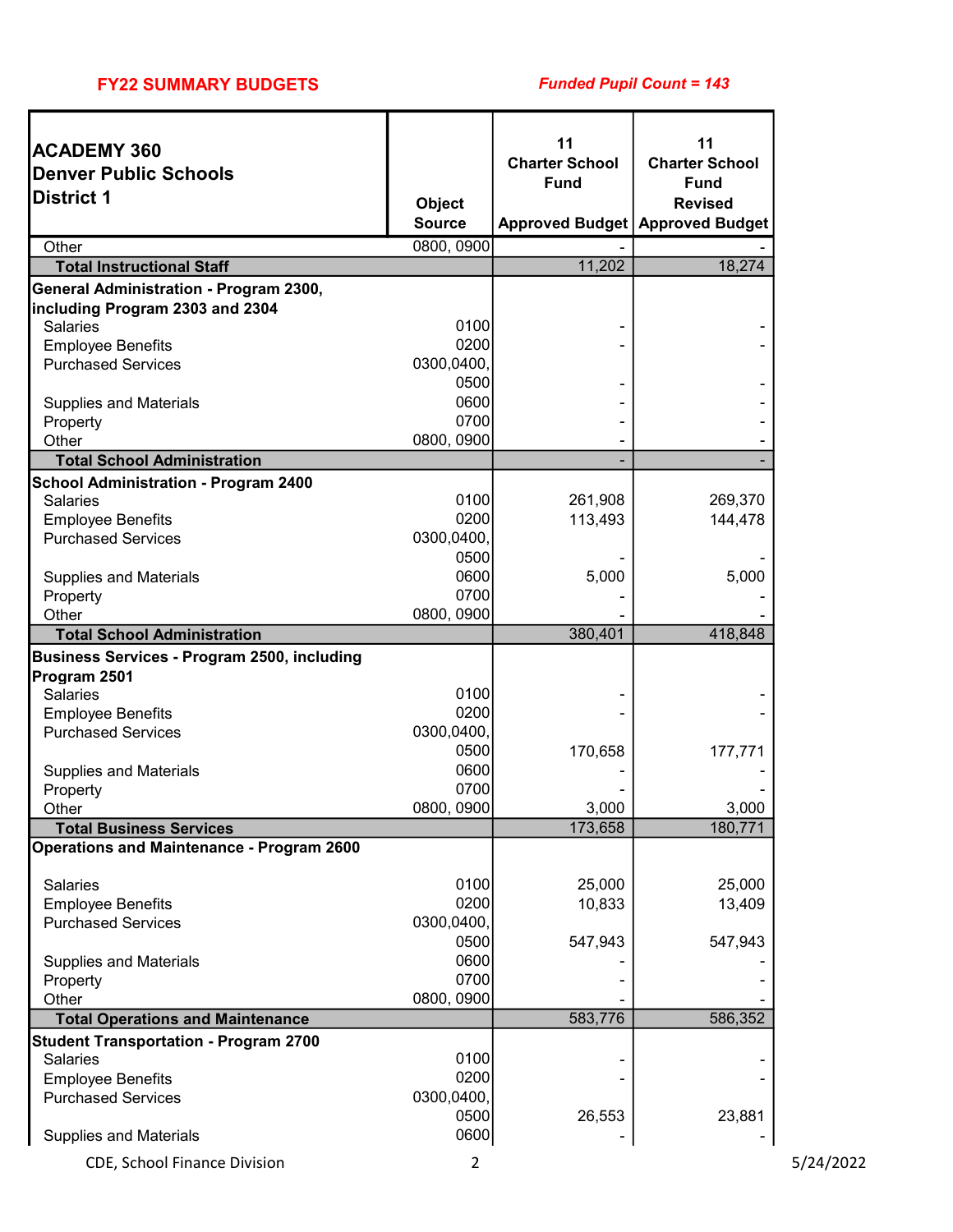# FY22 SUMMARY BUDGETS

# Funded Pupil Count = 143

| <b>Charter School</b><br><b>Charter School</b><br><b>Denver Public Schools</b><br><b>Fund</b><br><b>Fund</b><br><b>District 1</b><br><b>Object</b><br><b>Revised</b><br><b>Source</b><br><b>Approved Budget   Approved Budget</b><br>0700<br>Property<br>0800, 0900<br>Other<br>26,553<br>23,881<br><b>Total Student Transportation</b><br>Central Support - Program 2800, including<br>Program 2801<br>0100<br><b>Salaries</b><br>0200<br><b>Employee Benefits</b><br><b>Purchased Services</b><br>0300,0400,<br>0500<br>59,794<br>69,610<br>0600<br><b>Supplies and Materials</b><br>0700<br>Property<br>0800, 0900<br>Other<br>59,794<br>69,610<br><b>Total Central Support</b><br>Food Service Operations - Program 3100<br>0100<br><b>Salaries</b><br>0200<br><b>Employee Benefits</b><br><b>Purchased Services</b><br>0300,0400,<br>0500<br>1,356<br>1,251<br>0600<br><b>Supplies and Materials</b><br>0700<br>Property<br>0800, 0900<br>Other<br>1,356<br>1,251<br><b>Total Other Support</b><br>1,522,266<br>1,747,261<br><b>Total Supporting Services</b><br><b>Property - Program 4000</b><br>0100<br><b>Salaries</b><br>0200<br><b>Employee Benefits</b><br><b>Purchased Services</b><br>0300,0400,<br>0500<br>0600<br><b>Supplies and Materials</b><br>Property<br>0700<br>50,000<br>0800, 0900<br>Other<br>50,000<br><b>Total Property</b><br>Other Uses - Program 5000s - including<br>Transfers Out and/or Allocations Out as an<br>expenditure<br>0100<br>N/A<br>N/A<br>Salaries<br>0200<br>N/A<br>N/A<br><b>Employee Benefits</b><br>0300,0400,<br><b>Purchased Services</b><br>0500<br>N/A<br>N/A<br>0600<br>N/A<br>N/A<br><b>Supplies and Materials</b><br>0700<br>N/A<br>N/A<br>Property<br>0800, 0900<br>Other<br><b>Total Other Uses</b><br>3,370,107<br>3,530,818<br><b>Total Expenditures</b><br><b>APPROPRIATED RESERVES</b> | <b>ACADEMY 360</b> | 11 | 11 |
|-------------------------------------------------------------------------------------------------------------------------------------------------------------------------------------------------------------------------------------------------------------------------------------------------------------------------------------------------------------------------------------------------------------------------------------------------------------------------------------------------------------------------------------------------------------------------------------------------------------------------------------------------------------------------------------------------------------------------------------------------------------------------------------------------------------------------------------------------------------------------------------------------------------------------------------------------------------------------------------------------------------------------------------------------------------------------------------------------------------------------------------------------------------------------------------------------------------------------------------------------------------------------------------------------------------------------------------------------------------------------------------------------------------------------------------------------------------------------------------------------------------------------------------------------------------------------------------------------------------------------------------------------------------------------------------------------------------------------------------------------------------------------------------------------------------------------------------------------------|--------------------|----|----|
|                                                                                                                                                                                                                                                                                                                                                                                                                                                                                                                                                                                                                                                                                                                                                                                                                                                                                                                                                                                                                                                                                                                                                                                                                                                                                                                                                                                                                                                                                                                                                                                                                                                                                                                                                                                                                                                       |                    |    |    |
|                                                                                                                                                                                                                                                                                                                                                                                                                                                                                                                                                                                                                                                                                                                                                                                                                                                                                                                                                                                                                                                                                                                                                                                                                                                                                                                                                                                                                                                                                                                                                                                                                                                                                                                                                                                                                                                       |                    |    |    |
|                                                                                                                                                                                                                                                                                                                                                                                                                                                                                                                                                                                                                                                                                                                                                                                                                                                                                                                                                                                                                                                                                                                                                                                                                                                                                                                                                                                                                                                                                                                                                                                                                                                                                                                                                                                                                                                       |                    |    |    |
|                                                                                                                                                                                                                                                                                                                                                                                                                                                                                                                                                                                                                                                                                                                                                                                                                                                                                                                                                                                                                                                                                                                                                                                                                                                                                                                                                                                                                                                                                                                                                                                                                                                                                                                                                                                                                                                       |                    |    |    |
|                                                                                                                                                                                                                                                                                                                                                                                                                                                                                                                                                                                                                                                                                                                                                                                                                                                                                                                                                                                                                                                                                                                                                                                                                                                                                                                                                                                                                                                                                                                                                                                                                                                                                                                                                                                                                                                       |                    |    |    |
|                                                                                                                                                                                                                                                                                                                                                                                                                                                                                                                                                                                                                                                                                                                                                                                                                                                                                                                                                                                                                                                                                                                                                                                                                                                                                                                                                                                                                                                                                                                                                                                                                                                                                                                                                                                                                                                       |                    |    |    |
|                                                                                                                                                                                                                                                                                                                                                                                                                                                                                                                                                                                                                                                                                                                                                                                                                                                                                                                                                                                                                                                                                                                                                                                                                                                                                                                                                                                                                                                                                                                                                                                                                                                                                                                                                                                                                                                       |                    |    |    |
|                                                                                                                                                                                                                                                                                                                                                                                                                                                                                                                                                                                                                                                                                                                                                                                                                                                                                                                                                                                                                                                                                                                                                                                                                                                                                                                                                                                                                                                                                                                                                                                                                                                                                                                                                                                                                                                       |                    |    |    |
|                                                                                                                                                                                                                                                                                                                                                                                                                                                                                                                                                                                                                                                                                                                                                                                                                                                                                                                                                                                                                                                                                                                                                                                                                                                                                                                                                                                                                                                                                                                                                                                                                                                                                                                                                                                                                                                       |                    |    |    |
|                                                                                                                                                                                                                                                                                                                                                                                                                                                                                                                                                                                                                                                                                                                                                                                                                                                                                                                                                                                                                                                                                                                                                                                                                                                                                                                                                                                                                                                                                                                                                                                                                                                                                                                                                                                                                                                       |                    |    |    |
|                                                                                                                                                                                                                                                                                                                                                                                                                                                                                                                                                                                                                                                                                                                                                                                                                                                                                                                                                                                                                                                                                                                                                                                                                                                                                                                                                                                                                                                                                                                                                                                                                                                                                                                                                                                                                                                       |                    |    |    |
|                                                                                                                                                                                                                                                                                                                                                                                                                                                                                                                                                                                                                                                                                                                                                                                                                                                                                                                                                                                                                                                                                                                                                                                                                                                                                                                                                                                                                                                                                                                                                                                                                                                                                                                                                                                                                                                       |                    |    |    |
|                                                                                                                                                                                                                                                                                                                                                                                                                                                                                                                                                                                                                                                                                                                                                                                                                                                                                                                                                                                                                                                                                                                                                                                                                                                                                                                                                                                                                                                                                                                                                                                                                                                                                                                                                                                                                                                       |                    |    |    |
|                                                                                                                                                                                                                                                                                                                                                                                                                                                                                                                                                                                                                                                                                                                                                                                                                                                                                                                                                                                                                                                                                                                                                                                                                                                                                                                                                                                                                                                                                                                                                                                                                                                                                                                                                                                                                                                       |                    |    |    |
|                                                                                                                                                                                                                                                                                                                                                                                                                                                                                                                                                                                                                                                                                                                                                                                                                                                                                                                                                                                                                                                                                                                                                                                                                                                                                                                                                                                                                                                                                                                                                                                                                                                                                                                                                                                                                                                       |                    |    |    |
|                                                                                                                                                                                                                                                                                                                                                                                                                                                                                                                                                                                                                                                                                                                                                                                                                                                                                                                                                                                                                                                                                                                                                                                                                                                                                                                                                                                                                                                                                                                                                                                                                                                                                                                                                                                                                                                       |                    |    |    |
|                                                                                                                                                                                                                                                                                                                                                                                                                                                                                                                                                                                                                                                                                                                                                                                                                                                                                                                                                                                                                                                                                                                                                                                                                                                                                                                                                                                                                                                                                                                                                                                                                                                                                                                                                                                                                                                       |                    |    |    |
|                                                                                                                                                                                                                                                                                                                                                                                                                                                                                                                                                                                                                                                                                                                                                                                                                                                                                                                                                                                                                                                                                                                                                                                                                                                                                                                                                                                                                                                                                                                                                                                                                                                                                                                                                                                                                                                       |                    |    |    |
|                                                                                                                                                                                                                                                                                                                                                                                                                                                                                                                                                                                                                                                                                                                                                                                                                                                                                                                                                                                                                                                                                                                                                                                                                                                                                                                                                                                                                                                                                                                                                                                                                                                                                                                                                                                                                                                       |                    |    |    |
|                                                                                                                                                                                                                                                                                                                                                                                                                                                                                                                                                                                                                                                                                                                                                                                                                                                                                                                                                                                                                                                                                                                                                                                                                                                                                                                                                                                                                                                                                                                                                                                                                                                                                                                                                                                                                                                       |                    |    |    |
|                                                                                                                                                                                                                                                                                                                                                                                                                                                                                                                                                                                                                                                                                                                                                                                                                                                                                                                                                                                                                                                                                                                                                                                                                                                                                                                                                                                                                                                                                                                                                                                                                                                                                                                                                                                                                                                       |                    |    |    |
|                                                                                                                                                                                                                                                                                                                                                                                                                                                                                                                                                                                                                                                                                                                                                                                                                                                                                                                                                                                                                                                                                                                                                                                                                                                                                                                                                                                                                                                                                                                                                                                                                                                                                                                                                                                                                                                       |                    |    |    |
|                                                                                                                                                                                                                                                                                                                                                                                                                                                                                                                                                                                                                                                                                                                                                                                                                                                                                                                                                                                                                                                                                                                                                                                                                                                                                                                                                                                                                                                                                                                                                                                                                                                                                                                                                                                                                                                       |                    |    |    |
|                                                                                                                                                                                                                                                                                                                                                                                                                                                                                                                                                                                                                                                                                                                                                                                                                                                                                                                                                                                                                                                                                                                                                                                                                                                                                                                                                                                                                                                                                                                                                                                                                                                                                                                                                                                                                                                       |                    |    |    |
|                                                                                                                                                                                                                                                                                                                                                                                                                                                                                                                                                                                                                                                                                                                                                                                                                                                                                                                                                                                                                                                                                                                                                                                                                                                                                                                                                                                                                                                                                                                                                                                                                                                                                                                                                                                                                                                       |                    |    |    |
|                                                                                                                                                                                                                                                                                                                                                                                                                                                                                                                                                                                                                                                                                                                                                                                                                                                                                                                                                                                                                                                                                                                                                                                                                                                                                                                                                                                                                                                                                                                                                                                                                                                                                                                                                                                                                                                       |                    |    |    |
|                                                                                                                                                                                                                                                                                                                                                                                                                                                                                                                                                                                                                                                                                                                                                                                                                                                                                                                                                                                                                                                                                                                                                                                                                                                                                                                                                                                                                                                                                                                                                                                                                                                                                                                                                                                                                                                       |                    |    |    |
|                                                                                                                                                                                                                                                                                                                                                                                                                                                                                                                                                                                                                                                                                                                                                                                                                                                                                                                                                                                                                                                                                                                                                                                                                                                                                                                                                                                                                                                                                                                                                                                                                                                                                                                                                                                                                                                       |                    |    |    |
|                                                                                                                                                                                                                                                                                                                                                                                                                                                                                                                                                                                                                                                                                                                                                                                                                                                                                                                                                                                                                                                                                                                                                                                                                                                                                                                                                                                                                                                                                                                                                                                                                                                                                                                                                                                                                                                       |                    |    |    |
|                                                                                                                                                                                                                                                                                                                                                                                                                                                                                                                                                                                                                                                                                                                                                                                                                                                                                                                                                                                                                                                                                                                                                                                                                                                                                                                                                                                                                                                                                                                                                                                                                                                                                                                                                                                                                                                       |                    |    |    |
|                                                                                                                                                                                                                                                                                                                                                                                                                                                                                                                                                                                                                                                                                                                                                                                                                                                                                                                                                                                                                                                                                                                                                                                                                                                                                                                                                                                                                                                                                                                                                                                                                                                                                                                                                                                                                                                       |                    |    |    |
|                                                                                                                                                                                                                                                                                                                                                                                                                                                                                                                                                                                                                                                                                                                                                                                                                                                                                                                                                                                                                                                                                                                                                                                                                                                                                                                                                                                                                                                                                                                                                                                                                                                                                                                                                                                                                                                       |                    |    |    |
|                                                                                                                                                                                                                                                                                                                                                                                                                                                                                                                                                                                                                                                                                                                                                                                                                                                                                                                                                                                                                                                                                                                                                                                                                                                                                                                                                                                                                                                                                                                                                                                                                                                                                                                                                                                                                                                       |                    |    |    |
|                                                                                                                                                                                                                                                                                                                                                                                                                                                                                                                                                                                                                                                                                                                                                                                                                                                                                                                                                                                                                                                                                                                                                                                                                                                                                                                                                                                                                                                                                                                                                                                                                                                                                                                                                                                                                                                       |                    |    |    |
|                                                                                                                                                                                                                                                                                                                                                                                                                                                                                                                                                                                                                                                                                                                                                                                                                                                                                                                                                                                                                                                                                                                                                                                                                                                                                                                                                                                                                                                                                                                                                                                                                                                                                                                                                                                                                                                       |                    |    |    |
|                                                                                                                                                                                                                                                                                                                                                                                                                                                                                                                                                                                                                                                                                                                                                                                                                                                                                                                                                                                                                                                                                                                                                                                                                                                                                                                                                                                                                                                                                                                                                                                                                                                                                                                                                                                                                                                       |                    |    |    |
|                                                                                                                                                                                                                                                                                                                                                                                                                                                                                                                                                                                                                                                                                                                                                                                                                                                                                                                                                                                                                                                                                                                                                                                                                                                                                                                                                                                                                                                                                                                                                                                                                                                                                                                                                                                                                                                       |                    |    |    |
|                                                                                                                                                                                                                                                                                                                                                                                                                                                                                                                                                                                                                                                                                                                                                                                                                                                                                                                                                                                                                                                                                                                                                                                                                                                                                                                                                                                                                                                                                                                                                                                                                                                                                                                                                                                                                                                       |                    |    |    |
|                                                                                                                                                                                                                                                                                                                                                                                                                                                                                                                                                                                                                                                                                                                                                                                                                                                                                                                                                                                                                                                                                                                                                                                                                                                                                                                                                                                                                                                                                                                                                                                                                                                                                                                                                                                                                                                       |                    |    |    |
|                                                                                                                                                                                                                                                                                                                                                                                                                                                                                                                                                                                                                                                                                                                                                                                                                                                                                                                                                                                                                                                                                                                                                                                                                                                                                                                                                                                                                                                                                                                                                                                                                                                                                                                                                                                                                                                       |                    |    |    |
|                                                                                                                                                                                                                                                                                                                                                                                                                                                                                                                                                                                                                                                                                                                                                                                                                                                                                                                                                                                                                                                                                                                                                                                                                                                                                                                                                                                                                                                                                                                                                                                                                                                                                                                                                                                                                                                       |                    |    |    |
|                                                                                                                                                                                                                                                                                                                                                                                                                                                                                                                                                                                                                                                                                                                                                                                                                                                                                                                                                                                                                                                                                                                                                                                                                                                                                                                                                                                                                                                                                                                                                                                                                                                                                                                                                                                                                                                       |                    |    |    |
|                                                                                                                                                                                                                                                                                                                                                                                                                                                                                                                                                                                                                                                                                                                                                                                                                                                                                                                                                                                                                                                                                                                                                                                                                                                                                                                                                                                                                                                                                                                                                                                                                                                                                                                                                                                                                                                       |                    |    |    |
|                                                                                                                                                                                                                                                                                                                                                                                                                                                                                                                                                                                                                                                                                                                                                                                                                                                                                                                                                                                                                                                                                                                                                                                                                                                                                                                                                                                                                                                                                                                                                                                                                                                                                                                                                                                                                                                       |                    |    |    |
| 0840<br>Other Reserved Fund Balance (9900)                                                                                                                                                                                                                                                                                                                                                                                                                                                                                                                                                                                                                                                                                                                                                                                                                                                                                                                                                                                                                                                                                                                                                                                                                                                                                                                                                                                                                                                                                                                                                                                                                                                                                                                                                                                                            |                    |    |    |